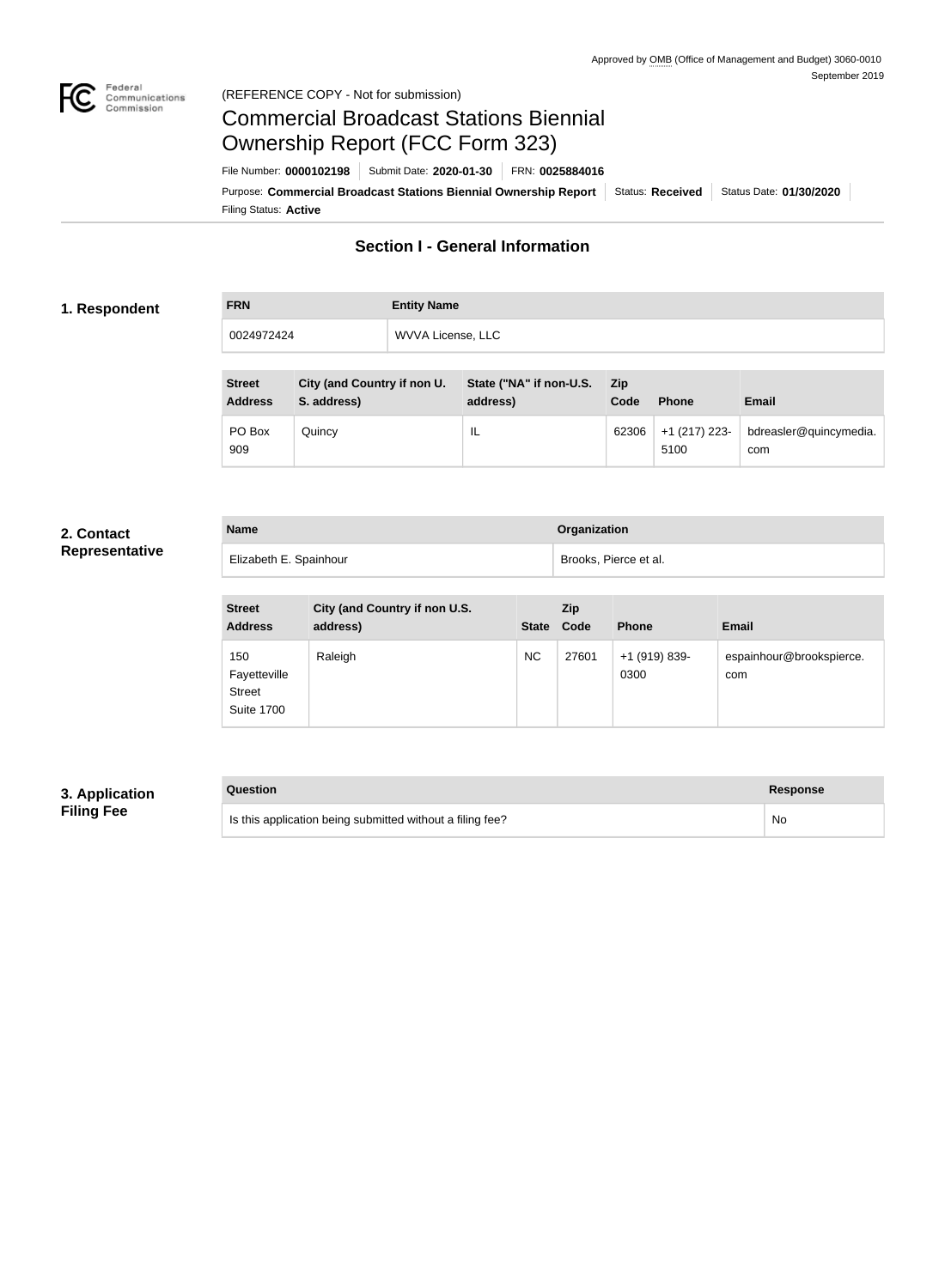| <b>Fees</b> | <b>Application Type</b> | <b>Form Number</b> | <b>Fee Code</b> | Quantity | <b>Fee Amount</b> | <b>Subtotal</b> |
|-------------|-------------------------|--------------------|-----------------|----------|-------------------|-----------------|
|             | Biennial                | Form 323           | MAT             |          | 85                | \$70.00         |
|             |                         |                    |                 |          | Total             | \$70.00         |

# **4. Nature of Respondent**

| (a) Provide the following information about the Respondent: |                           |
|-------------------------------------------------------------|---------------------------|
| <b>Relationship to stations/permits</b>                     | Licensee                  |
| <b>Nature of Respondent</b>                                 | Limited liability company |

**(b) Provide the following information about this report:**

| <b>Purpose</b> | Biennial                                                                                                                                                                               |
|----------------|----------------------------------------------------------------------------------------------------------------------------------------------------------------------------------------|
| "As of" date   | 10/01/2019                                                                                                                                                                             |
|                | When filing a biennial ownership report or validating<br>and resubmitting a prior biennial ownership report, this<br>date must be Oct. 1 of the year in which this report is<br>filed. |

# **5. Licensee(s) and Station(s)**

## **Respondent is filing this report to cover the following Licensee(s) and station(s):**

| Licensee/Permittee Name | <b>FRN</b> |
|-------------------------|------------|
| WVVA License, LLC       | 0024972424 |
|                         |            |

| Fac. ID No. | <b>Call Sign</b> | <b>City</b>      | <b>State</b> | <b>Service</b> |
|-------------|------------------|------------------|--------------|----------------|
| 74176       | WVVA             | <b>BLUEFIELD</b> | WV           | <b>DTV</b>     |

# **Section II – Biennial Ownership Information**

# **1. 47 C.F.R. Section 73.3613 and Other Documents**

Licensee Respondents that hold authorizations for one or more full power television, AM, and/or FM stations should list all contracts and other instruments set forth in 47 C.F.R. Section 73.3613(a) through (c) for the facility or facilities listed on this report. In addition, attributable Local Marketing Agreements (LMAs) and attributable Joint Sales Agreements (JSAs) must be disclosed by the licensee of the brokering station on its ownership report. If the agreement is an attributable LMA, an attributable JSA, or a network affiliation agreement, check the appropriate box. Otherwise, select "Other." Non-Licensee Respondents, as well as Licensee Respondents that only hold authorizations for Class A television and/or low power television stations, should select "Not Applicable" in response to this question.

| Document Information                            |                                    |  |  |
|-------------------------------------------------|------------------------------------|--|--|
| Description of contract or instrument           | MeTV Network Affiliation Agreement |  |  |
| Parties to contract or instrument               | <b>MeTV Television Network</b>     |  |  |
| Date of execution                               | 02/2019                            |  |  |
| Date of expiration                              | 04/2023                            |  |  |
| <b>Agreement type</b><br>(check all that apply) | Network Affiliation Agreement      |  |  |

**Document Information**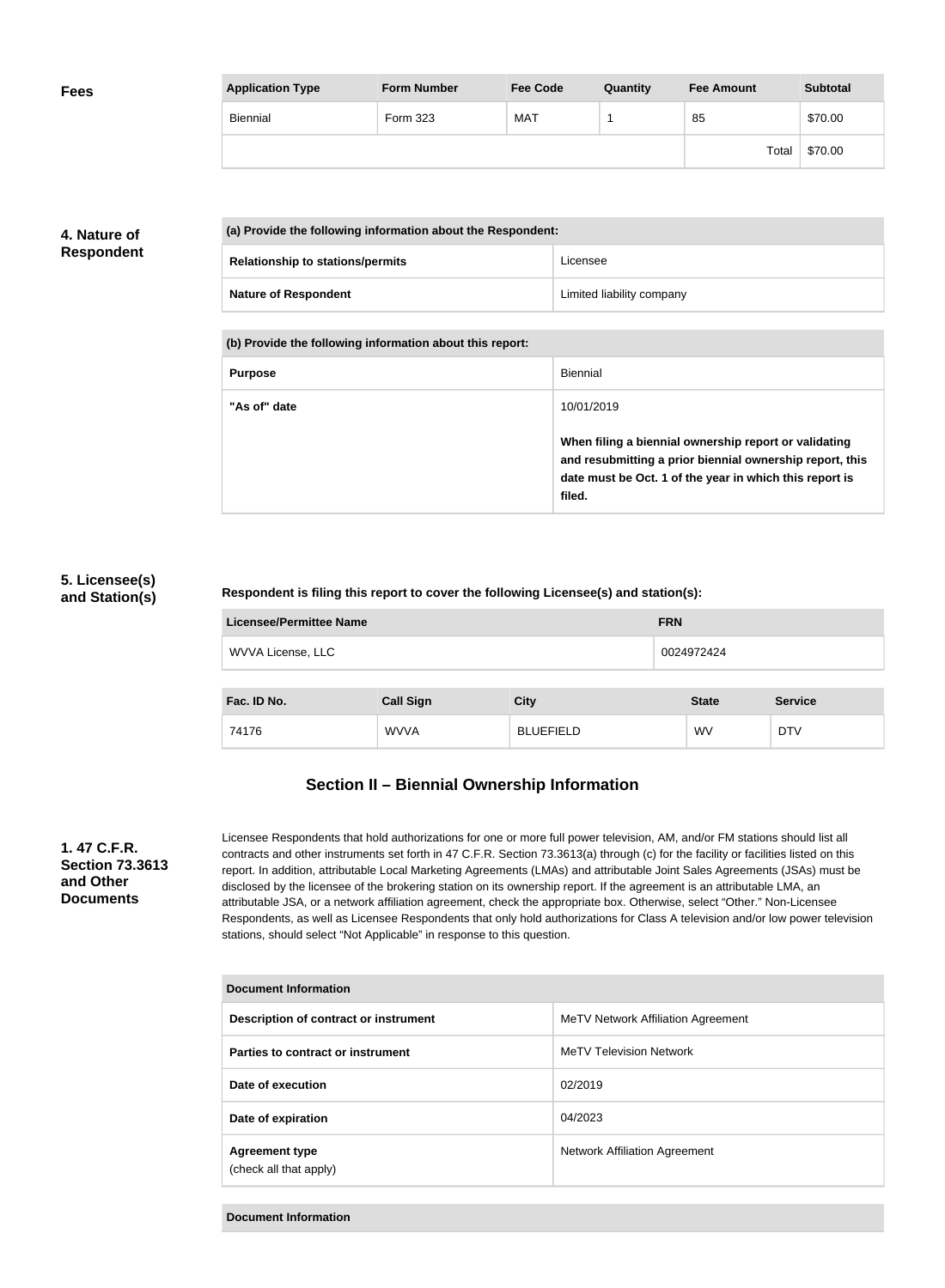| Description of contract or instrument           | CW Plus Network Affiliation Agreement |
|-------------------------------------------------|---------------------------------------|
| Parties to contract or instrument               | The CW Plus Network                   |
| Date of execution                               | 03/2006                               |
| Date of expiration                              | 09/2020                               |
| <b>Agreement type</b><br>(check all that apply) | <b>Network Affiliation Agreement</b>  |

## **Document Information**

| Description of contract or instrument           | NBC Network Affiliation Agreement |
|-------------------------------------------------|-----------------------------------|
| Parties to contract or instrument               | NBC Television Network            |
| Date of execution                               | 01/2016                           |
| Date of expiration                              | 12/2022                           |
| <b>Agreement type</b><br>(check all that apply) | Network Affiliation Agreement     |

#### **Document Information**

| Description of contract or instrument           | Third Amended and Restated Credit Agreement                                    |
|-------------------------------------------------|--------------------------------------------------------------------------------|
| Parties to contract or instrument               | Wells Fargo Bank, NA and Suntrust Bank, NA                                     |
| Date of execution                               | 11/2015                                                                        |
| Date of expiration                              | 11/2022                                                                        |
| <b>Agreement type</b><br>(check all that apply) | Other<br><b>Agreement Type: Third Amended and Restated Credit</b><br>Agreement |

## **Document Information**

| Description of contract or instrument           | Third Amended and Restated Pledge Agreement                                    |
|-------------------------------------------------|--------------------------------------------------------------------------------|
| Parties to contract or instrument               | Wells Fargo Bank, NA and Suntrust Bank, NA                                     |
| Date of execution                               | 11/2015                                                                        |
| Date of expiration                              | 11/2022                                                                        |
| <b>Agreement type</b><br>(check all that apply) | Other<br><b>Agreement Type: Third Amended and Restated Pledge</b><br>Agreement |

#### **Document Information**

| <b>POGANICIA INTOLITATION</b>                   |                                                                                  |  |
|-------------------------------------------------|----------------------------------------------------------------------------------|--|
| Description of contract or instrument           | Third Amended and Restated Security Agreement                                    |  |
| Parties to contract or instrument               | Wells Fargo Bank, NA and Suntrust Bank, NA                                       |  |
| Date of execution                               | 11/2015                                                                          |  |
| Date of expiration                              | 11/20202                                                                         |  |
| <b>Agreement type</b><br>(check all that apply) | Other<br><b>Agreement Type: Third Amended and Restated Security</b><br>Agreement |  |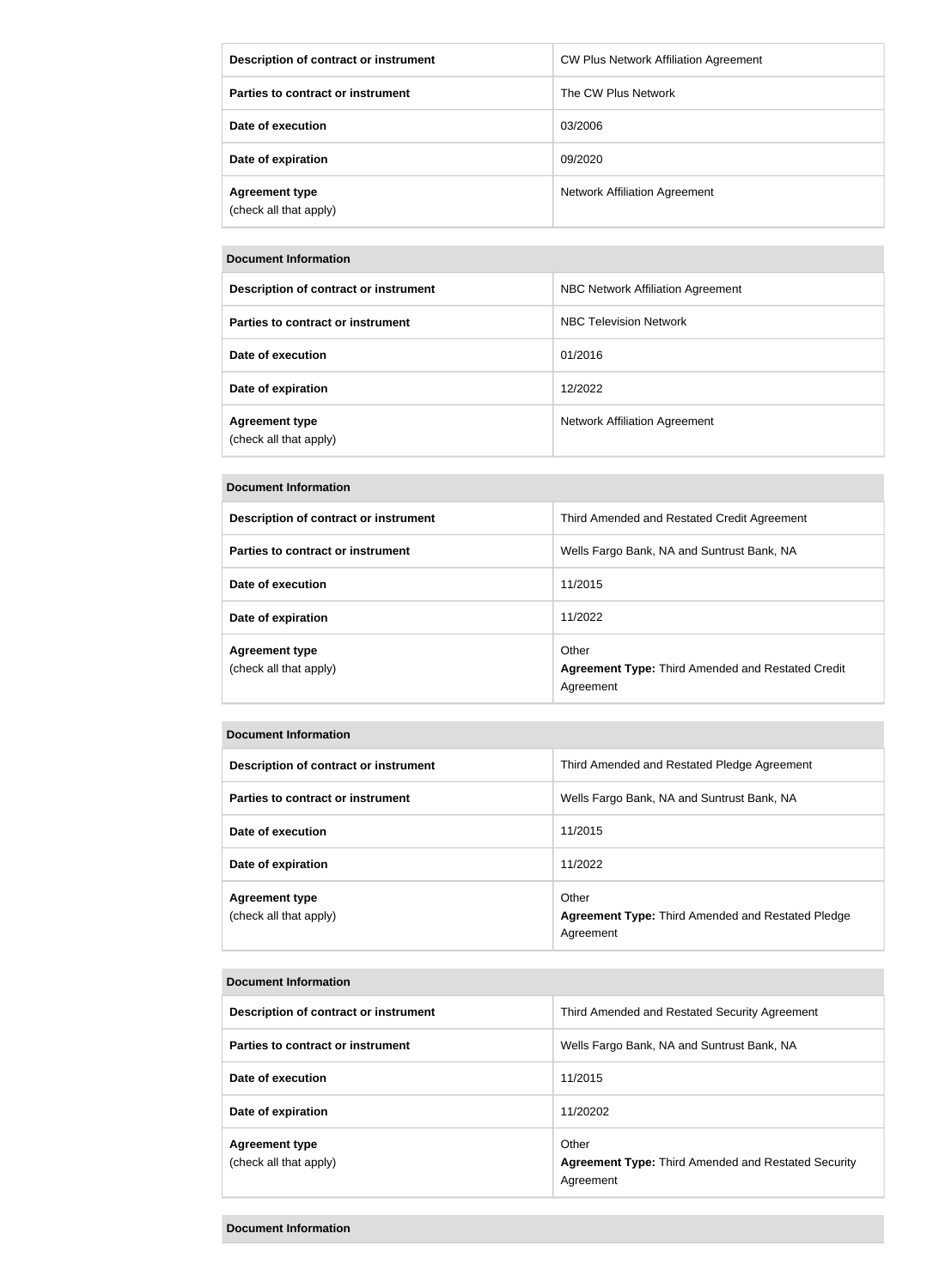| Description of contract or instrument           | <b>Operating Agreement</b>                          |
|-------------------------------------------------|-----------------------------------------------------|
| Parties to contract or instrument               | State of Missouri                                   |
| Date of execution                               | 10/2015                                             |
| Date of expiration                              | No expiration date                                  |
| <b>Agreement type</b><br>(check all that apply) | Other<br><b>Agreement Type: Operating Agreement</b> |

#### **Document Information**

| Description of contract or instrument           | Articles of Organization                                 |
|-------------------------------------------------|----------------------------------------------------------|
| Parties to contract or instrument               | State of Missouri                                        |
| Date of execution                               | 10/2015                                                  |
| Date of expiration                              | No expiration date                                       |
| <b>Agreement type</b><br>(check all that apply) | Other<br><b>Agreement Type: Articles of Organization</b> |

#### **Document Information**

| Description of contract or instrument           | Court TV Network Affiliation Agreement |
|-------------------------------------------------|----------------------------------------|
| Parties to contract or instrument               | <b>Court TV Television Network</b>     |
| Date of execution                               | 01/2019                                |
| Date of expiration                              | 04/2024                                |
| <b>Agreement type</b><br>(check all that apply) | <b>Network Affiliation Agreement</b>   |

#### **Document Information**

| Description of contract or instrument           | Start TV Network Affiliation Agreement |
|-------------------------------------------------|----------------------------------------|
| Parties to contract or instrument               | <b>Start TV Television Network</b>     |
| Date of execution                               | 02/2019                                |
| Date of expiration                              | 04/2023                                |
| <b>Agreement type</b><br>(check all that apply) | Network Affiliation Agreement          |

#### **Document Information**

| Description of contract or instrument           | Fourth Amendment to Credit Agreement                                 |
|-------------------------------------------------|----------------------------------------------------------------------|
| Parties to contract or instrument               | Wells Fargo Bank, NA as Administrative Agent                         |
| Date of execution                               | 02/2019                                                              |
| Date of expiration                              | 11/2022                                                              |
| <b>Agreement type</b><br>(check all that apply) | Other<br><b>Agreement Type: Fourth Amendment to Credit Agreement</b> |

**(a)** Ownership Interests. This Question requires Respondents to enter detailed information about ownership interests by generating a series of subforms. Answer each question on each subform. The first subform listing should be for the Respondent itself. If the Respondent is not a natural person, also list each of the officers, directors, stockholders, non-insulated partners,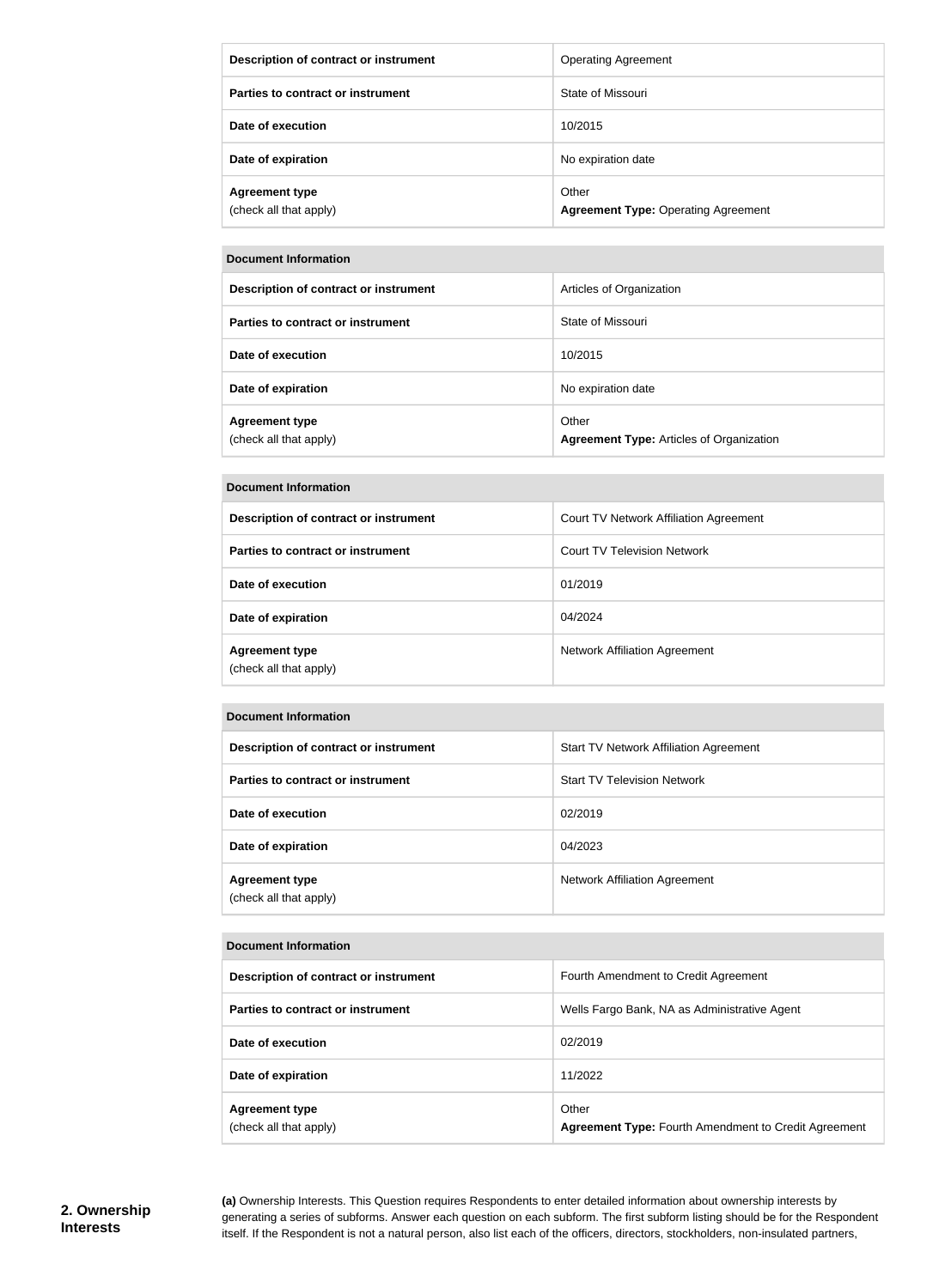non-insulated members, and any other persons or entities with a direct attributable interest in the Respondent pursuant to the standards set forth in 47 C.F.R. Section 73.3555. (A "direct" interest is one that is not held through any intervening companies or entities.) List each interest holder with a direct attributable interest in the Respondent separately.

Leave the percentage of total assets (Equity Debt Plus) field blank for an interest holder unless that interest holder has an attributable interest in the Respondent solely on the basis of the Commission's Equity Debt Plus attribution standard, 47 C.F.R. Section 73.3555, Note 2(i).

In the case of vertical or indirect ownership structures, list only those interests in the Respondent that also represent an attributable interest in the Licensee(s) for which the report is being submitted.

Entities that are part of an organizational structure that includes holding companies or other forms of indirect ownership must file separate ownership reports. In such a structure do not report, or file a separate report for, any interest holder that does not have an attributable interest in the Licensee(s) for which the report is being submitted.

Please see the Instructions for further detail concerning interests that must be reported in response to this question.

The Respondent must provide an FCC Registration Number for each interest holder reported in response to this question. Please see the Instructions for detailed information and guidance concerning this requirement.

| <b>Ownership Information</b>                                                                                                     |                                                         |                      |                            |
|----------------------------------------------------------------------------------------------------------------------------------|---------------------------------------------------------|----------------------|----------------------------|
| <b>FRN</b>                                                                                                                       | 0024972424                                              |                      |                            |
| <b>Entity Name</b>                                                                                                               | WVVA License, LLC                                       |                      |                            |
| <b>Address</b>                                                                                                                   | PO Box                                                  | 909                  |                            |
|                                                                                                                                  | <b>Street 1</b>                                         |                      |                            |
|                                                                                                                                  | <b>Street 2</b>                                         |                      |                            |
|                                                                                                                                  | <b>City</b>                                             | Quincy               |                            |
|                                                                                                                                  | State ("NA" if non-U.S.<br>address)                     | IL                   |                            |
|                                                                                                                                  | <b>Zip/Postal Code</b>                                  | 62306                |                            |
|                                                                                                                                  | Country (if non-U.S.<br>address)                        | <b>United States</b> |                            |
| <b>Listing Type</b>                                                                                                              | Respondent                                              |                      |                            |
| <b>Positional Interests</b><br>(check all that apply)                                                                            | Respondent                                              |                      |                            |
| <b>Tribal Nation or Tribal</b><br><b>Entity</b>                                                                                  | Interest holder is not a Tribal nation or Tribal entity |                      |                            |
| <b>Interest Percentages</b><br>(enter percentage values<br>from 0.0 to 100.0)                                                    | Voting                                                  | 0.0%                 | <b>Jointly Held?</b><br>No |
|                                                                                                                                  | <b>Equity</b>                                           | 0.0%                 |                            |
|                                                                                                                                  | <b>Total assets (Equity Debt</b><br>Plus)               | 0.0%                 |                            |
| Does interest holder have an attributable interest in one or more broadcast stations<br>No<br>that do not appear on this report? |                                                         |                      |                            |

| <b>Ownership Information</b> |
|------------------------------|
|                              |

| <b>FRN</b>         | 0002012862                  |     |
|--------------------|-----------------------------|-----|
| <b>Entity Name</b> | <b>WVVA TELEVISION INC.</b> |     |
| <b>Address</b>     | PO Box                      | 909 |
|                    | <b>Street 1</b>             |     |
|                    |                             |     |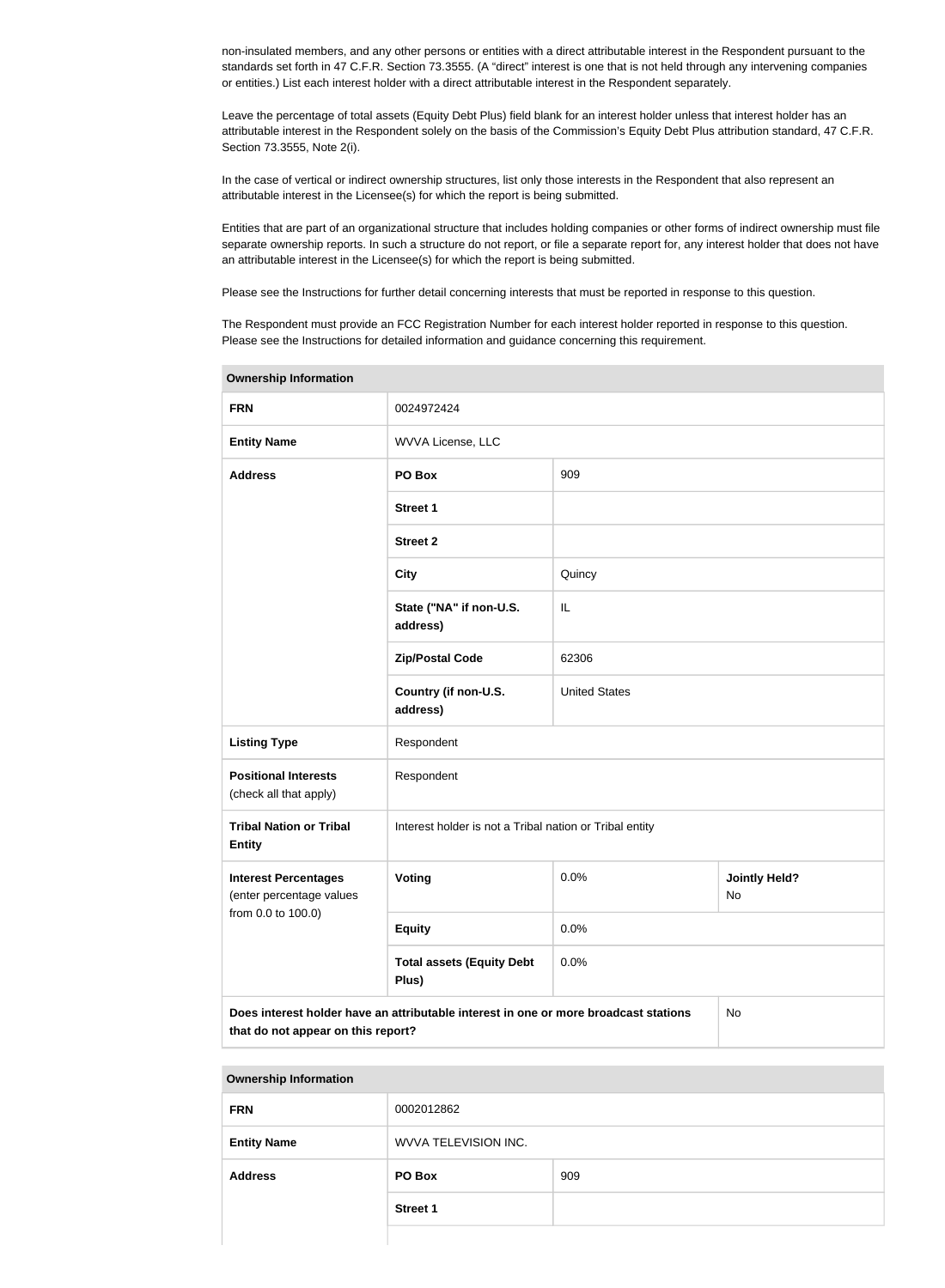|                                                                                                                            | <b>Street 2</b>                                         |                      |                                   |
|----------------------------------------------------------------------------------------------------------------------------|---------------------------------------------------------|----------------------|-----------------------------------|
|                                                                                                                            | <b>City</b>                                             | Quincy               |                                   |
|                                                                                                                            | State ("NA" if non-U.S.<br>address)                     | IL                   |                                   |
|                                                                                                                            | <b>Zip/Postal Code</b>                                  | 62306                |                                   |
|                                                                                                                            | Country (if non-U.S.<br>address)                        | <b>United States</b> |                                   |
| <b>Listing Type</b>                                                                                                        | Other Interest Holder                                   |                      |                                   |
| <b>Positional Interests</b><br>(check all that apply)                                                                      | LC/LLC/PLLC Member                                      |                      |                                   |
| <b>Tribal Nation or Tribal</b><br><b>Entity</b>                                                                            | Interest holder is not a Tribal nation or Tribal entity |                      |                                   |
| <b>Interest Percentages</b><br>(enter percentage values                                                                    | Voting                                                  | 100.0%               | <b>Jointly Held?</b><br><b>No</b> |
| from 0.0 to 100.0)                                                                                                         | <b>Equity</b>                                           | 100.0%               |                                   |
|                                                                                                                            | <b>Total assets (Equity Debt</b><br>Plus)               |                      |                                   |
| Does interest holder have an attributable interest in one or more broadcast stations<br>that do not appear on this report? |                                                         |                      | <b>No</b>                         |

# **Ownership Information**

| <b>FRN</b>                                                | 0019430651                          |                        |                            |
|-----------------------------------------------------------|-------------------------------------|------------------------|----------------------------|
| <b>Name</b>                                               | Harold B. Oakley                    |                        |                            |
| <b>Address</b>                                            | PO Box                              |                        |                            |
|                                                           | <b>Street 1</b>                     | 222 S. 16th Street     |                            |
|                                                           | <b>Street 2</b>                     |                        |                            |
|                                                           | <b>City</b>                         | Quincy                 |                            |
|                                                           | State ("NA" if non-U.S.<br>address) | IL                     |                            |
|                                                           | <b>Zip/Postal Code</b>              | 62301                  |                            |
|                                                           | Country (if non-U.S.<br>address)    | <b>United States</b>   |                            |
| <b>Listing Type</b>                                       | Other Interest Holder               |                        |                            |
| <b>Positional Interests</b><br>(check all that apply)     | Officer                             |                        |                            |
| Citizenship, Gender,                                      | <b>Citizenship</b>                  | <b>US</b>              |                            |
| <b>Ethnicity, and Race</b><br><b>Information (Natural</b> | Gender                              | Male                   |                            |
| <b>Persons Only)</b>                                      | <b>Ethnicity</b>                    | Not Hispanic or Latino |                            |
|                                                           | Race                                | White                  |                            |
| <b>Interest Percentages</b><br>(enter percentage values   | <b>Voting</b>                       | 0.0%                   | <b>Jointly Held?</b><br>No |
| from 0.0 to 100.0)                                        |                                     |                        |                            |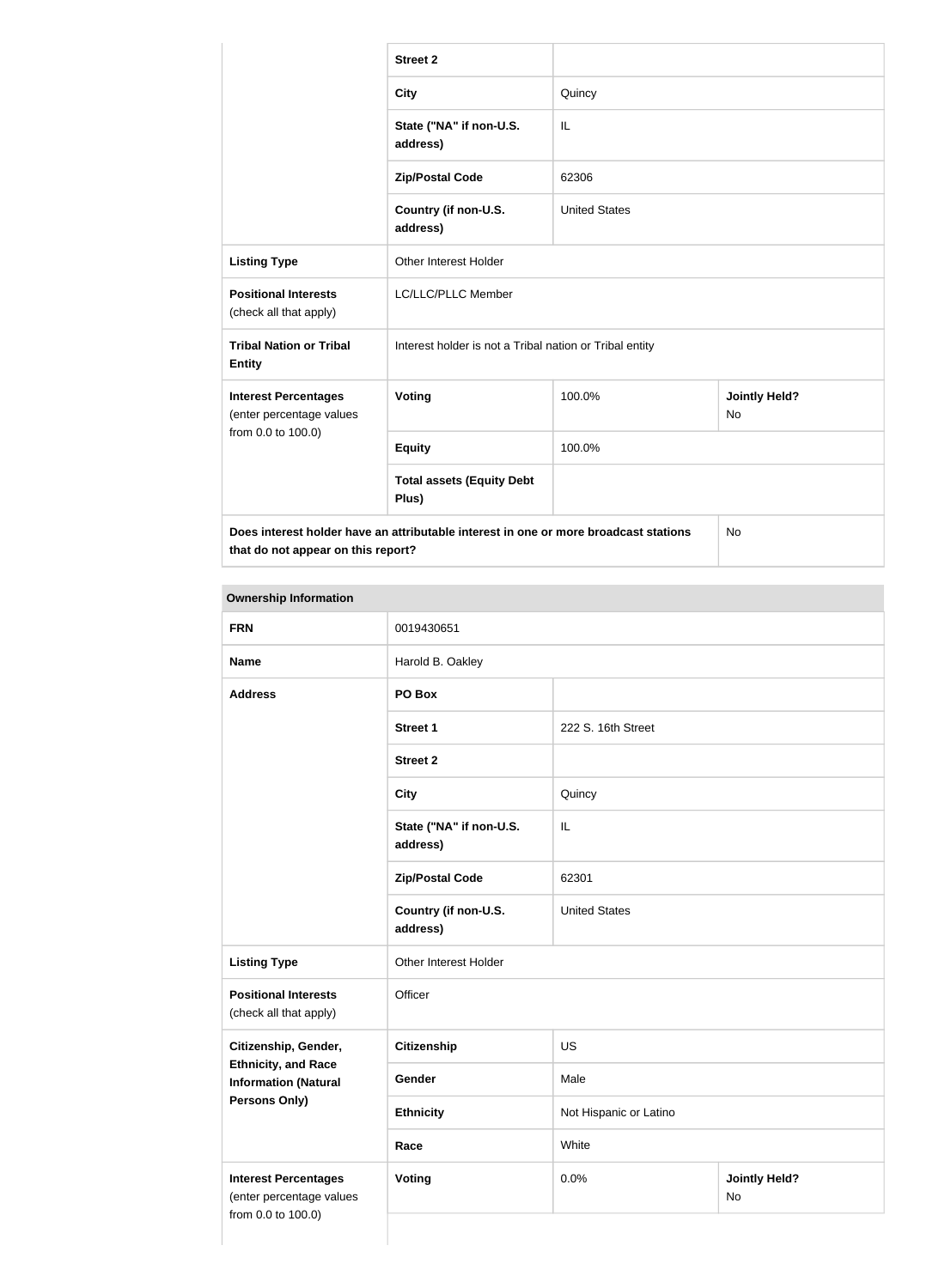| <b>Equity</b>                                                                        | $0.0\%$ |     |
|--------------------------------------------------------------------------------------|---------|-----|
| <b>Total assets (Equity Debt</b><br>Plus)                                            |         |     |
| Does interest holder have an attributable interest in one or more broadcast stations |         | Yes |

| <b>Ownership Information</b>                                                                                                      |                                           |                        |                            |
|-----------------------------------------------------------------------------------------------------------------------------------|-------------------------------------------|------------------------|----------------------------|
| <b>FRN</b>                                                                                                                        | 0019430719                                |                        |                            |
| <b>Name</b>                                                                                                                       | Mary O. Winters                           |                        |                            |
| <b>Address</b>                                                                                                                    | PO Box                                    |                        |                            |
|                                                                                                                                   | <b>Street 1</b>                           | 136 Emery Drive        |                            |
|                                                                                                                                   | <b>Street 2</b>                           |                        |                            |
|                                                                                                                                   | <b>City</b>                               | Quincy                 |                            |
|                                                                                                                                   | State ("NA" if non-U.S.<br>address)       | IL                     |                            |
|                                                                                                                                   | <b>Zip/Postal Code</b>                    | 62301                  |                            |
|                                                                                                                                   | Country (if non-U.S.<br>address)          | <b>United States</b>   |                            |
| <b>Listing Type</b>                                                                                                               | Other Interest Holder                     |                        |                            |
| <b>Positional Interests</b><br>(check all that apply)                                                                             | Officer                                   |                        |                            |
| Citizenship, Gender,                                                                                                              | <b>Citizenship</b>                        | <b>US</b>              |                            |
| <b>Ethnicity, and Race</b><br><b>Information (Natural</b>                                                                         | Gender                                    | Female                 |                            |
| <b>Persons Only)</b>                                                                                                              | <b>Ethnicity</b>                          | Not Hispanic or Latino |                            |
|                                                                                                                                   | Race                                      | White                  |                            |
| <b>Interest Percentages</b><br>(enter percentage values<br>from 0.0 to 100.0)                                                     | <b>Voting</b>                             | 0.0%                   | <b>Jointly Held?</b><br>No |
|                                                                                                                                   | <b>Equity</b>                             | 0.0%                   |                            |
|                                                                                                                                   | <b>Total assets (Equity Debt</b><br>Plus) |                        |                            |
| Does interest holder have an attributable interest in one or more broadcast stations<br>Yes<br>that do not appear on this report? |                                           |                        |                            |

#### **Ownership Information**

**that do not appear on this report?**

| <b>FRN</b>     | 0019430776       |                      |  |
|----------------|------------------|----------------------|--|
| Name           | Bradley G. Eaton |                      |  |
| <b>Address</b> | PO Box           |                      |  |
|                | <b>Street 1</b>  | 3750 Deer Ridge Road |  |
|                | <b>Street 2</b>  |                      |  |
|                | City             | Quincy               |  |
|                |                  |                      |  |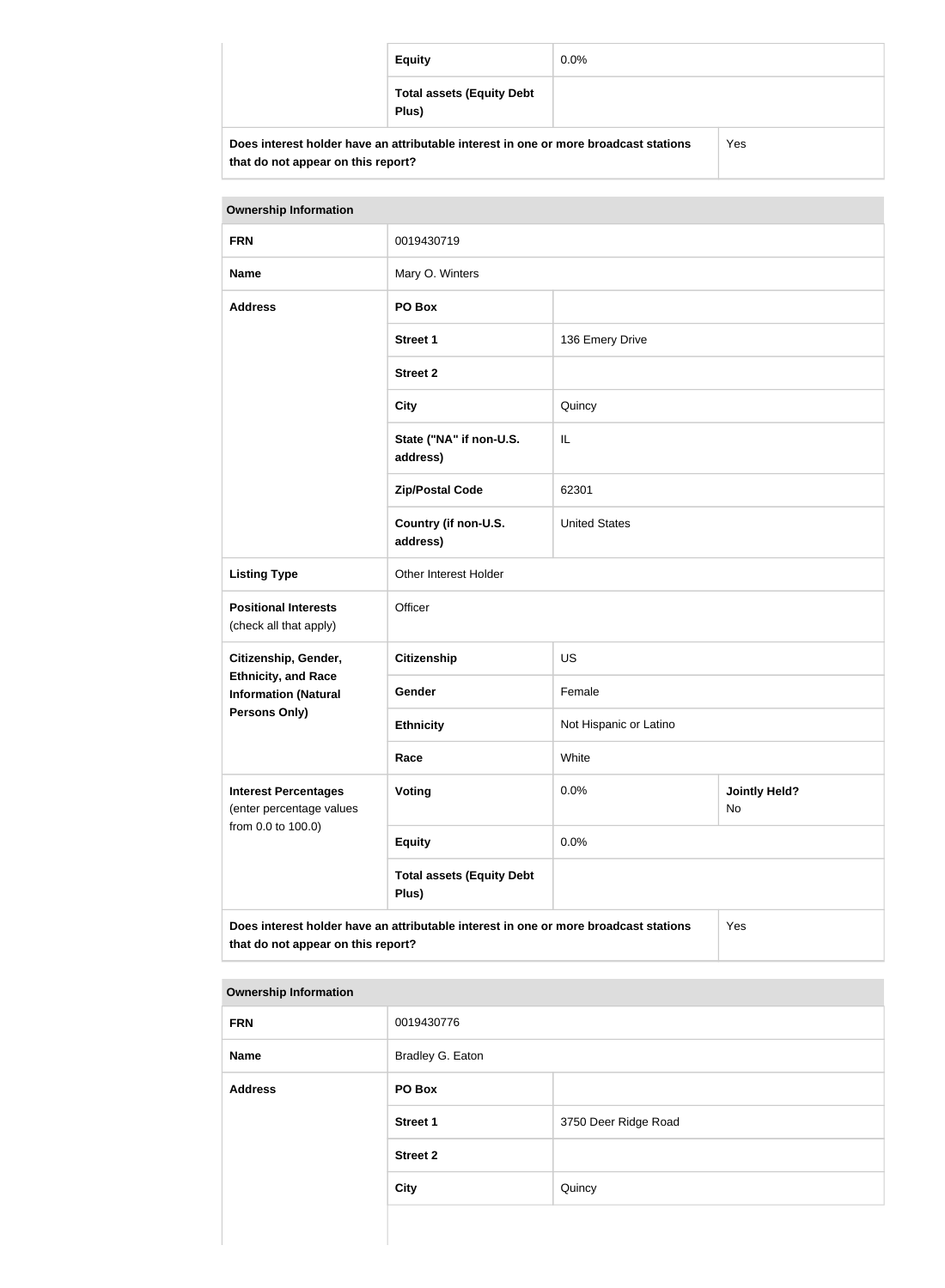|                                                                                   | State ("NA" if non-U.S.<br>address)                                                  | IL                     |                            |
|-----------------------------------------------------------------------------------|--------------------------------------------------------------------------------------|------------------------|----------------------------|
|                                                                                   | <b>Zip/Postal Code</b>                                                               | 62305                  |                            |
|                                                                                   | Country (if non-U.S.<br>address)                                                     | <b>United States</b>   |                            |
| <b>Listing Type</b>                                                               | <b>Other Interest Holder</b>                                                         |                        |                            |
| <b>Positional Interests</b><br>(check all that apply)                             | Officer                                                                              |                        |                            |
| Citizenship, Gender,<br><b>Ethnicity, and Race</b><br><b>Information (Natural</b> | <b>Citizenship</b>                                                                   | US                     |                            |
|                                                                                   | Gender                                                                               | Male                   |                            |
| Persons Only)                                                                     | <b>Ethnicity</b>                                                                     | Not Hispanic or Latino |                            |
|                                                                                   | Race                                                                                 | White                  |                            |
| <b>Interest Percentages</b><br>(enter percentage values<br>from 0.0 to 100.0)     | <b>Voting</b>                                                                        | 0.0%                   | <b>Jointly Held?</b><br>No |
|                                                                                   | <b>Equity</b>                                                                        | 0.0%                   |                            |
|                                                                                   | <b>Total assets (Equity Debt</b><br>Plus)                                            |                        |                            |
|                                                                                   | Does interest holder have an attributable interest in one or more broadcast stations |                        | Yes                        |

**that do not appear on this report?**

| <b>Ownership Information</b>                                                  |                                     |                                    |  |
|-------------------------------------------------------------------------------|-------------------------------------|------------------------------------|--|
| <b>FRN</b>                                                                    | 0019430735                          |                                    |  |
| <b>Name</b>                                                                   | Ralph M. Oakley                     |                                    |  |
| <b>Address</b>                                                                | PO Box                              |                                    |  |
|                                                                               | <b>Street 1</b>                     | 2824 Carnoustie Lane               |  |
|                                                                               | <b>Street 2</b>                     |                                    |  |
|                                                                               | <b>City</b>                         | Quincy                             |  |
|                                                                               | State ("NA" if non-U.S.<br>address) | IL                                 |  |
|                                                                               | <b>Zip/Postal Code</b>              | 62301                              |  |
|                                                                               | Country (if non-U.S.<br>address)    | <b>United States</b>               |  |
| <b>Listing Type</b>                                                           | Other Interest Holder               |                                    |  |
| <b>Positional Interests</b><br>(check all that apply)                         | Officer                             |                                    |  |
| Citizenship, Gender,                                                          | <b>Citizenship</b>                  | US                                 |  |
| <b>Ethnicity, and Race</b><br><b>Information (Natural</b>                     | Gender                              | Male                               |  |
| <b>Persons Only)</b>                                                          | <b>Ethnicity</b>                    | Not Hispanic or Latino             |  |
|                                                                               | Race<br>White                       |                                    |  |
| <b>Interest Percentages</b><br>(enter percentage values<br>from 0.0 to 100.0) | Voting                              | 0.0%<br><b>Jointly Held?</b><br>No |  |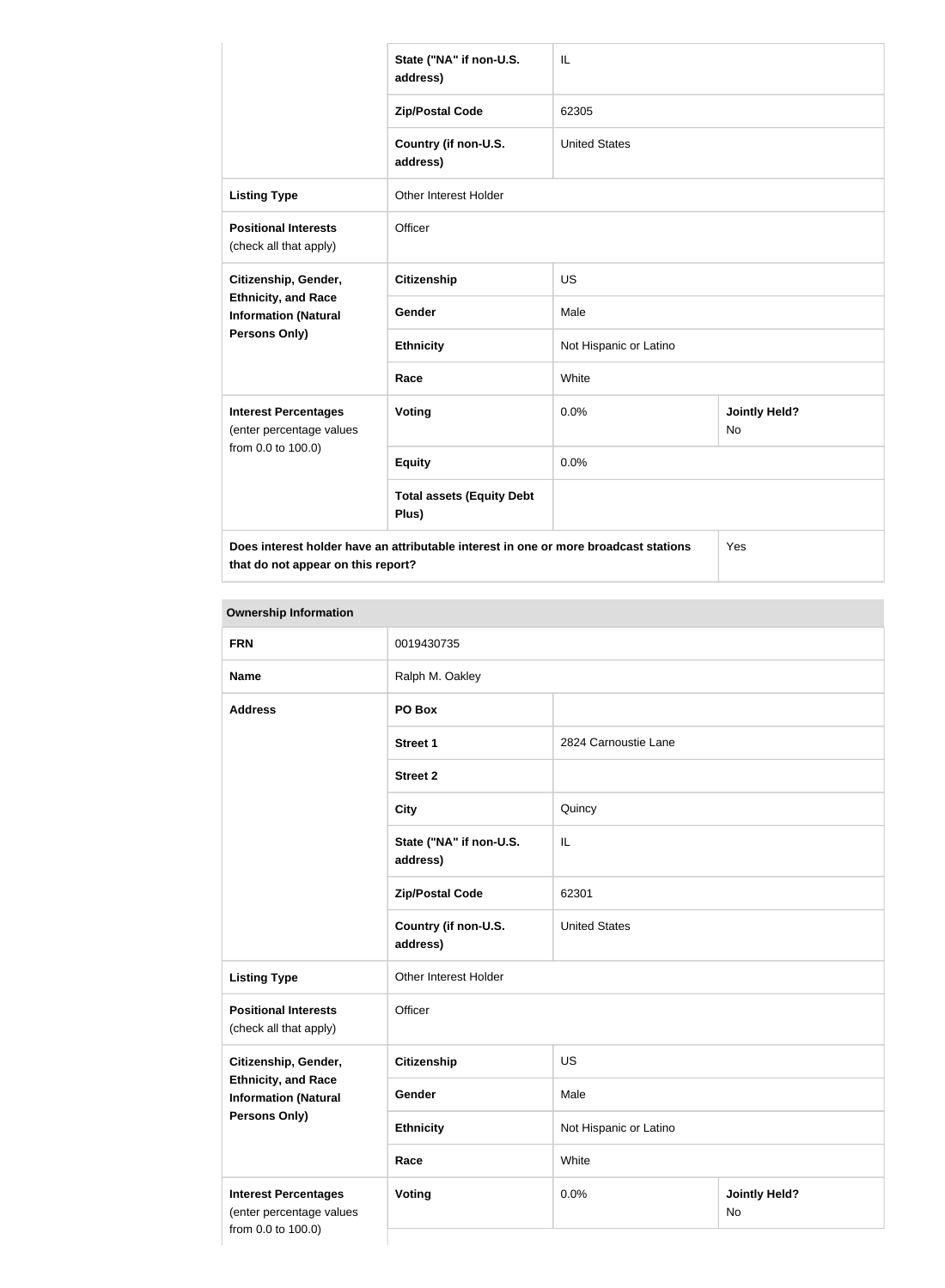| <b>Equity</b>                                                                        | $0.0\%$ |     |
|--------------------------------------------------------------------------------------|---------|-----|
| <b>Total assets (Equity Debt</b><br>Plus)                                            |         |     |
| Does interest holder have an attributable interest in one or more broadcast stations |         | Yes |

| <b>Ownership Information</b>                                                                                                                        |                                     |                             |                            |
|-----------------------------------------------------------------------------------------------------------------------------------------------------|-------------------------------------|-----------------------------|----------------------------|
| <b>FRN</b>                                                                                                                                          | 0019430750                          |                             |                            |
| <b>Name</b>                                                                                                                                         | Thomas A. Oakley                    |                             |                            |
| <b>Address</b>                                                                                                                                      | PO Box                              |                             |                            |
|                                                                                                                                                     | <b>Street 1</b>                     | 935 Country Club Drive West |                            |
|                                                                                                                                                     | <b>Street 2</b>                     |                             |                            |
|                                                                                                                                                     | <b>City</b>                         | Quincy                      |                            |
|                                                                                                                                                     | State ("NA" if non-U.S.<br>address) | IL                          |                            |
|                                                                                                                                                     | <b>Zip/Postal Code</b>              | 62301                       |                            |
|                                                                                                                                                     | Country (if non-U.S.<br>address)    | <b>United States</b>        |                            |
| <b>Listing Type</b>                                                                                                                                 | Other Interest Holder               |                             |                            |
| <b>Positional Interests</b><br>(check all that apply)                                                                                               | Officer                             |                             |                            |
| Citizenship, Gender,                                                                                                                                | <b>Citizenship</b>                  | <b>US</b>                   |                            |
| <b>Ethnicity, and Race</b><br><b>Information (Natural</b>                                                                                           | <b>Gender</b>                       | Male                        |                            |
| Persons Only)                                                                                                                                       | <b>Ethnicity</b>                    | Not Hispanic or Latino      |                            |
|                                                                                                                                                     | Race                                | White                       |                            |
| <b>Interest Percentages</b><br>(enter percentage values                                                                                             | <b>Voting</b>                       | 0.0%                        | <b>Jointly Held?</b><br>No |
| from 0.0 to 100.0)                                                                                                                                  | <b>Equity</b>                       | 0.0%                        |                            |
| <b>Total assets (Equity Debt</b><br>Plus)                                                                                                           |                                     |                             |                            |
| Does interest holder have an attributable interest in one or more broadcast stations<br>that do not appear on this report?                          |                                     | Yes                         |                            |
|                                                                                                                                                     |                                     |                             |                            |
| (b) Respondent certifies that any interests, including equity, financial, or voting<br>interests, not reported in this filing are non-attributable. |                                     |                             | Yes                        |

If "No," submit as an exhibit an explanation.

**that do not appear on this report?**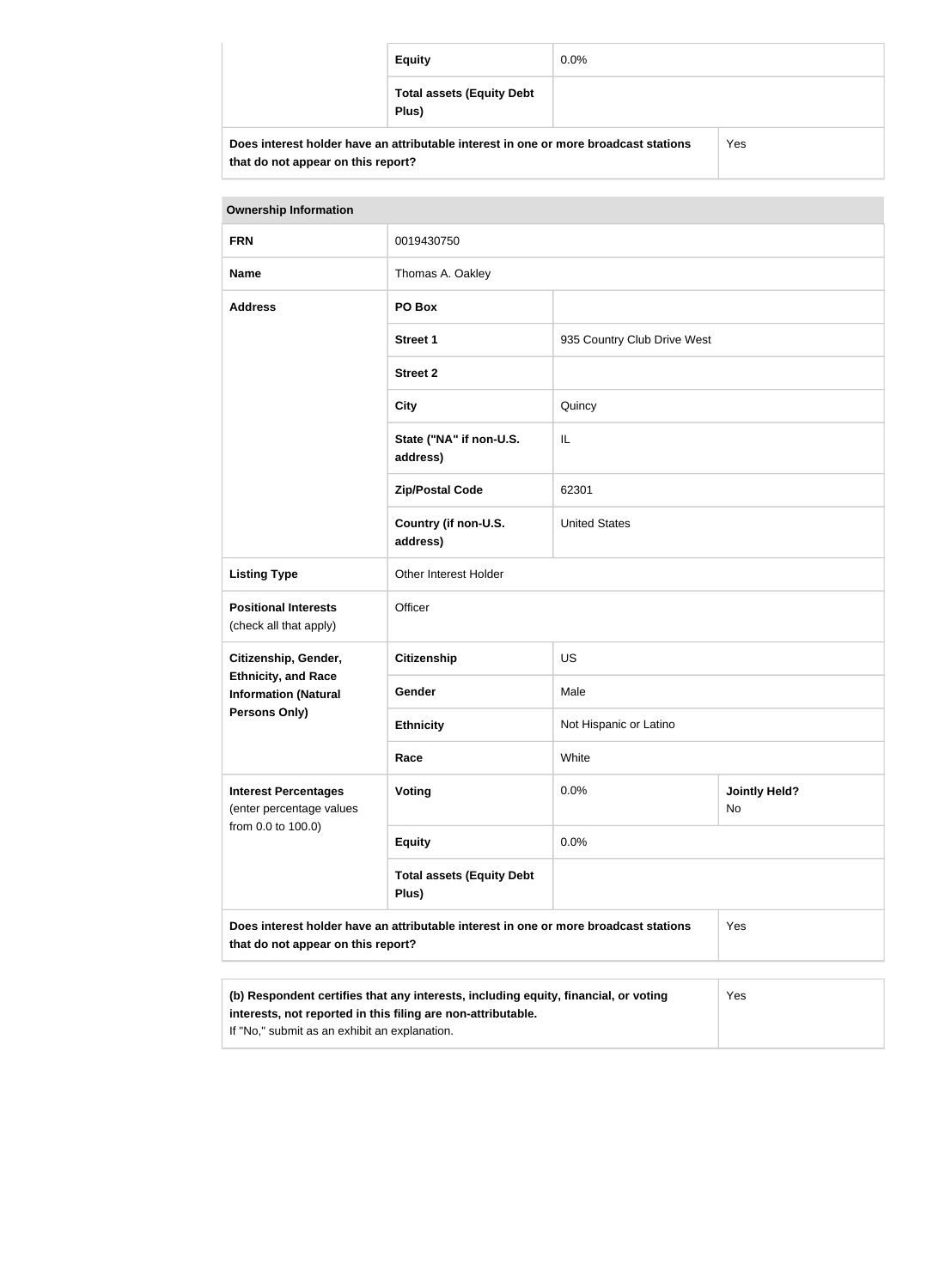

**(d) Are any of the individuals listed as an attributable interest holder in the Respondent married to each other or related to each other as parentchild or as siblings?** Yes

If "Yes," provide the following information for each such the relationship.

#### **Family Relationships**

| <b>FRN</b>   | 0019430719   | <b>Name</b> | Mary O Winters  |
|--------------|--------------|-------------|-----------------|
| <b>FRN</b>   | 0019430750   | <b>Name</b> | Thomas A Oakley |
| Relationship | Parent/Child |             |                 |

#### **Family Relationships**

| <b>FRN</b>   | 0019430750   | <b>Name</b> | Thomas A Oakley |
|--------------|--------------|-------------|-----------------|
| <b>FRN</b>   | 0019430735   | <b>Name</b> | Ralph M Oakley  |
| Relationship | Parent/Child |             |                 |

#### **Family Relationships**

| <b>FRN</b>   | 0019430735 | <b>Name</b> | Ralph M Oakley |
|--------------|------------|-------------|----------------|
| <b>FRN</b>   | 0019430719 | <b>Name</b> | Mary O Winters |
| Relationship | Siblings   |             |                |